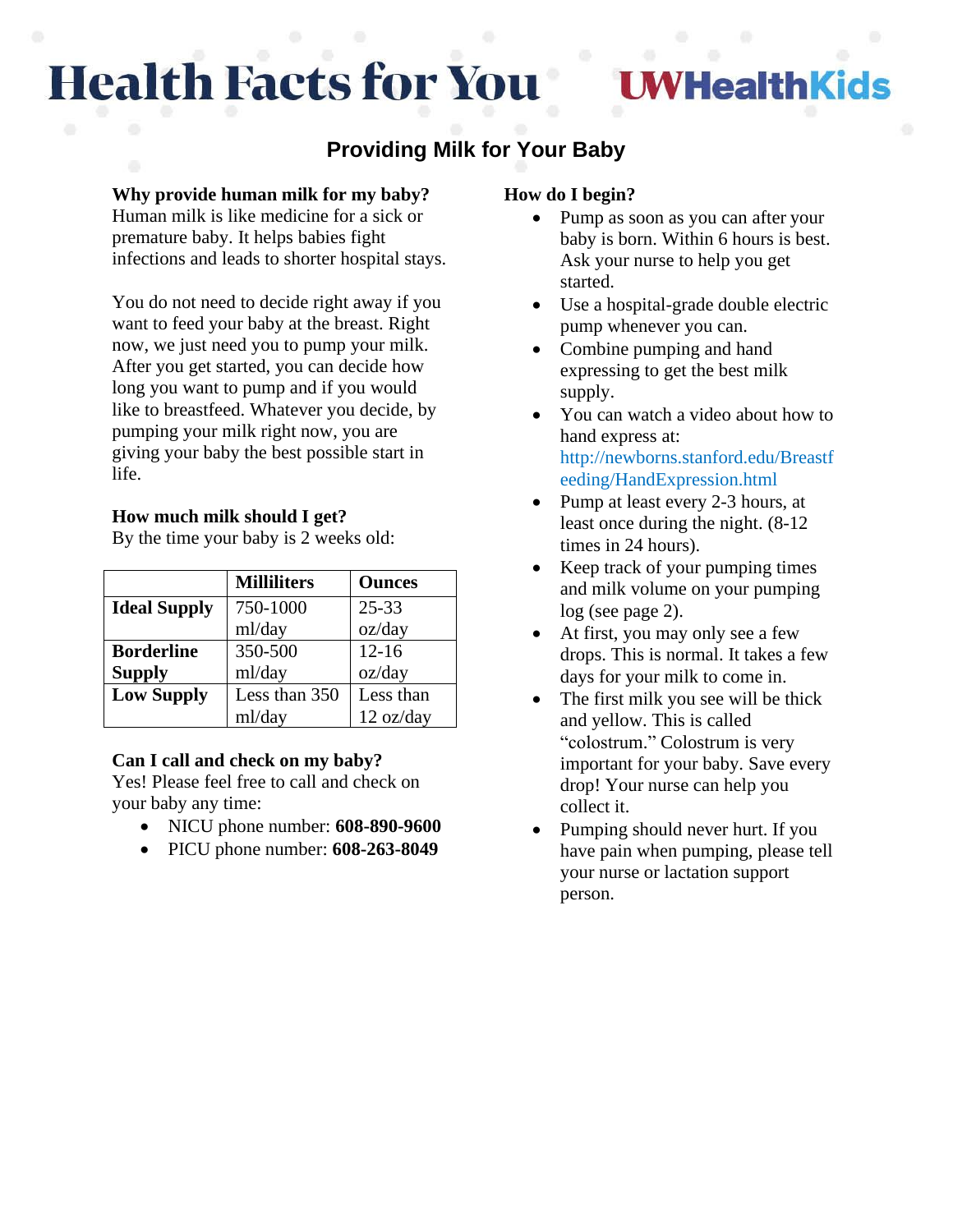#### **How do I store my milk?**

These are the guidelines for when your baby is in the hospital.

|                  | <b>Room</b>                 | Fridge         | <b>Hospital or</b>   | <b>Home Freezer</b>        |
|------------------|-----------------------------|----------------|----------------------|----------------------------|
|                  | <b>Temperature</b>          |                | <b>Home Stand</b>    | <b>Compartment</b>         |
|                  |                             |                | <b>Alone Freezer</b> | of Fridge                  |
|                  | $<79^{\circ}F(26^{\circ}C)$ | $<$ 39°F (4°C) | $-4$ °F ( $-20$ °C)  | $0^{\circ}F(-18^{\circ}C)$ |
| Freshly          | 4 hours                     | 96 hours       | 6 to 12 months       | 3 to 6 months              |
| <b>Expressed</b> |                             |                |                      |                            |
| <b>Thawed</b>    | 4 hours                     | 24 hours       | Never refreeze       | Never refreeze             |
|                  |                             |                | thawed breast        | thawed breast              |
|                  |                             |                | milk                 | milk                       |

Your health care team may have given you this information as part of your care. If so, please use it and call if you have any questions. If this information was not given to you as part of your care, please check with your doctor. This is not medical advice. This is not to be used for diagnosis or treatment of any medical condition. Because each person's health needs are different, you should talk with your doctor or others on your health care team when using this information. If you have an emergency, please call 911. Copyright © 12/2019 University of Wisconsin Hospitals and Clinics Authority. All rights reserved. Produced by the Department of Nursing. HF#7633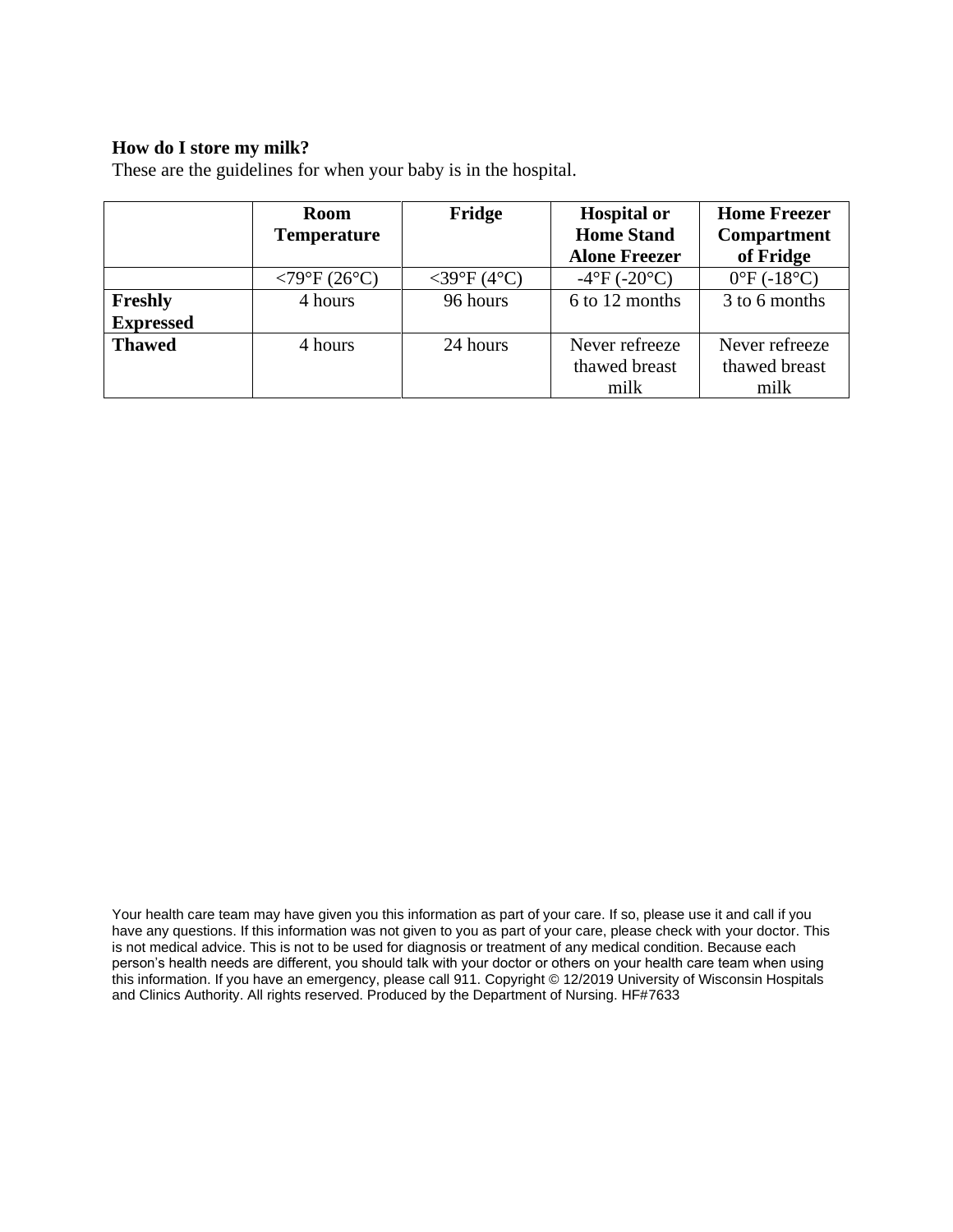#### **Pumping Log**

Mom, please record the time and amount of breast milk you pump. Your baby's nurse and lactation consultant will check in with you to see how you are doing. At first, you may get nothing or only a few drops. This is normal. Keep pumping! It is normal to pump less milk at certain times of day.

| Week 1          | Time/<br>Amount | Time/<br>Amount | Time/<br>Amount | Time/<br>Amount | Time/<br>Amount | Time/<br>Amount | Time/<br>Amount | Time/<br>Amount | Time/<br>Amount | Time/<br>Amount | Time/<br>Amount | Time/<br>Amount | <b>Daily</b><br><b>Total</b> |
|-----------------|-----------------|-----------------|-----------------|-----------------|-----------------|-----------------|-----------------|-----------------|-----------------|-----------------|-----------------|-----------------|------------------------------|
| <b>Sunday</b>   |                 |                 |                 |                 |                 |                 |                 |                 |                 |                 |                 |                 |                              |
| <b>Monday</b>   |                 |                 |                 |                 |                 |                 |                 |                 |                 |                 |                 |                 |                              |
| <b>Tuesday</b>  |                 |                 |                 |                 |                 |                 |                 |                 |                 |                 |                 |                 |                              |
| Wednesday       |                 |                 |                 |                 |                 |                 |                 |                 |                 |                 |                 |                 |                              |
| <b>Thursday</b> |                 |                 |                 |                 |                 |                 |                 |                 |                 |                 |                 |                 |                              |
| Friday          |                 |                 |                 |                 |                 |                 |                 |                 |                 |                 |                 |                 |                              |
| Saturday        |                 |                 |                 |                 |                 |                 |                 |                 |                 |                 |                 |                 |                              |

| Week 2          | Time/<br>Amount | Time/<br>Amount | Time/<br>Amount | Time/<br>Amount | Time/<br>Amount | Time/<br>Amount | Time/<br>Amount | Time/<br>Amount | Time/<br>Amount | Time/<br>Amount | Time/<br>Amount | Time<br>Amount | <b>Daily</b><br><b>Total</b> |
|-----------------|-----------------|-----------------|-----------------|-----------------|-----------------|-----------------|-----------------|-----------------|-----------------|-----------------|-----------------|----------------|------------------------------|
| <b>Sunday</b>   |                 |                 |                 |                 |                 |                 |                 |                 |                 |                 |                 |                |                              |
| <b>Monday</b>   |                 |                 |                 |                 |                 |                 |                 |                 |                 |                 |                 |                |                              |
| <b>Tuesday</b>  |                 |                 |                 |                 |                 |                 |                 |                 |                 |                 |                 |                |                              |
| Wednesday       |                 |                 |                 |                 |                 |                 |                 |                 |                 |                 |                 |                |                              |
| <b>Thursday</b> |                 |                 |                 |                 |                 |                 |                 |                 |                 |                 |                 |                |                              |
| Friday          |                 |                 |                 |                 |                 |                 |                 |                 |                 |                 |                 |                |                              |
| <b>Saturday</b> |                 |                 |                 |                 |                 |                 |                 |                 |                 |                 |                 |                |                              |

| Week 3          | Time/<br>Amount | Time/<br>Amount | Time/<br>Amount | Time/<br>Amount | Time/<br>Amount | Time/<br>Amount | Time/<br>Amount | Time/<br>Amount | Time/<br>Amount | Time/<br>Amount | Time/<br>Amount | Time/<br>Amount | <b>Daily</b><br><b>Total</b> |
|-----------------|-----------------|-----------------|-----------------|-----------------|-----------------|-----------------|-----------------|-----------------|-----------------|-----------------|-----------------|-----------------|------------------------------|
| Sunday          |                 |                 |                 |                 |                 |                 |                 |                 |                 |                 |                 |                 |                              |
| <b>Monday</b>   |                 |                 |                 |                 |                 |                 |                 |                 |                 |                 |                 |                 |                              |
| Tuesday         |                 |                 |                 |                 |                 |                 |                 |                 |                 |                 |                 |                 |                              |
| Wednesday       |                 |                 |                 |                 |                 |                 |                 |                 |                 |                 |                 |                 |                              |
| Thursday        |                 |                 |                 |                 |                 |                 |                 |                 |                 |                 |                 |                 |                              |
| Friday          |                 |                 |                 |                 |                 |                 |                 |                 |                 |                 |                 |                 |                              |
| <b>Saturday</b> |                 |                 |                 |                 |                 |                 |                 |                 |                 |                 |                 |                 |                              |